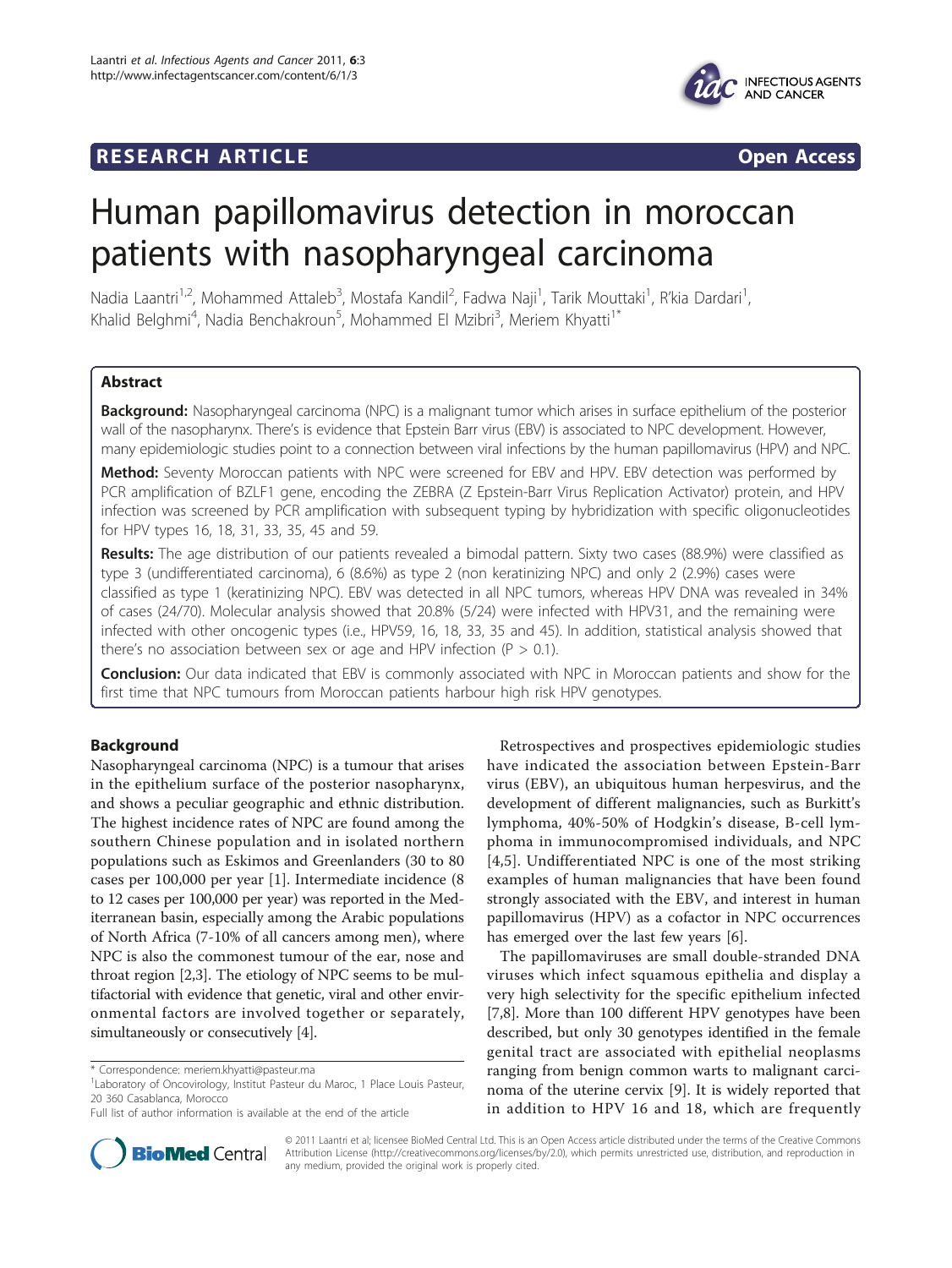found in association with cervical cancer (CC), HPVs 31, 33, 35, 39, 45, 51, 52, 56, 58, 59, 68, 73 and 82, while other three as probable high-risk types (types 26, 53, and 66) are also considered as carcinogenic [[10\]](#page-5-0).

According to their ability to transform epithelial cells, HPV genotypes are divided into low-risk and high-risk types. Low-risk types are associated with benign lesions such as warts, while infections with high-risk types progress to malignant lesions [[8-10\]](#page-5-0). It has been suggested that normal human oral epithelial cells, especially nasopharyngeal cells, could be very susceptible to persistent HPV and EBV co-infections and that EBV and high-risk HPV co-infections may play an important role in the initiation of a neoplastic transformation of human oral epithelial cells [[11](#page-5-0)]. To date, different degrees of associations between HPV and NPC have been described, yet no conclusive data have been obtained. Given the particular characteristics of NPC in the Moroccan population in terms of incidence, age distribution and the predominance of specific EBV strains, we hypothesize that NPC tumours from Moroccan patients harbour a specific HPV genotype. To our knowledge, this is the first study to address the question of HPV implication as a pathogenetic cofactor in NPC patients from North Africa, and the benefit of any additional knowledge that can be used for detection cannot be overemphasized.

## Results

The demographic characteristics of the 70 patients showed that the mean age of patients was 39.65 with extreme ages at 10 and 87 years old. The age distribution of our patients is represented in Figure 1 and revealed a bimodal pattern. The first and second peak correspond respectively to 11-20 and 51-60 years ranges. The male-to-female ratio was 2.33 to1.

The pathological analysis was performed according to the World Health Organization (WHO) classification and revealed that among the 70 cases, 62 (88.9%) were classified as type 3 (undifferentiated carcinoma), 6 (8.6%) as type 2 (non-keratinizing NPC) and only 2 (2.9%) cases were classified as type 1 (keratinizing NPC) (Table [1\)](#page-2-0).

The presence of amplifiable DNA, using primers for a fragment of  $\beta$ -globin gene, was confirmed for all cases and all DNA samples were adequate for further analysis. Our results show that although all NPC biopsies were EBV positive, HPV testing revealed the presence of HPV DNA in 34% of NPC cases (24/70) (Table [1](#page-2-0)).

The distribution of HPV DNA in the 24 HPV positive NPC cases is reported in (Table [1\)](#page-2-0). Molecular analysis showed that HPV31 was the most common subtype and was present in 20.8% of HPV positive cases (5/24) and HPV59 in 16.7% (4/24), whereas the other high risk HPV 16, 18, 33, 35 and 45 were present in 8.3% (2/24), 8.3% (2/24), 4.2 (1/24), 4.2 (1/24) and 4.2 (1/24) respectively.

Distribution of HPV genotypes according to the anatomy pathology status showed that among the 62 NPC type III, 22 were HPV positive with a predominance of HPV31 which was present in 22.7% of cases (5/22), whereas, the only HPV-positive NPC type II biopsy was HPV-18 positive and the only HPV positive NPC type I was HPV-33 positive.

No statistically difference was observed in the HPV prevalence between males (34.7%) and females (33%) (Table [2](#page-2-0)), and no correlation between age and HPV status was found (Table [3\)](#page-2-0). The mean age of HPV-positive

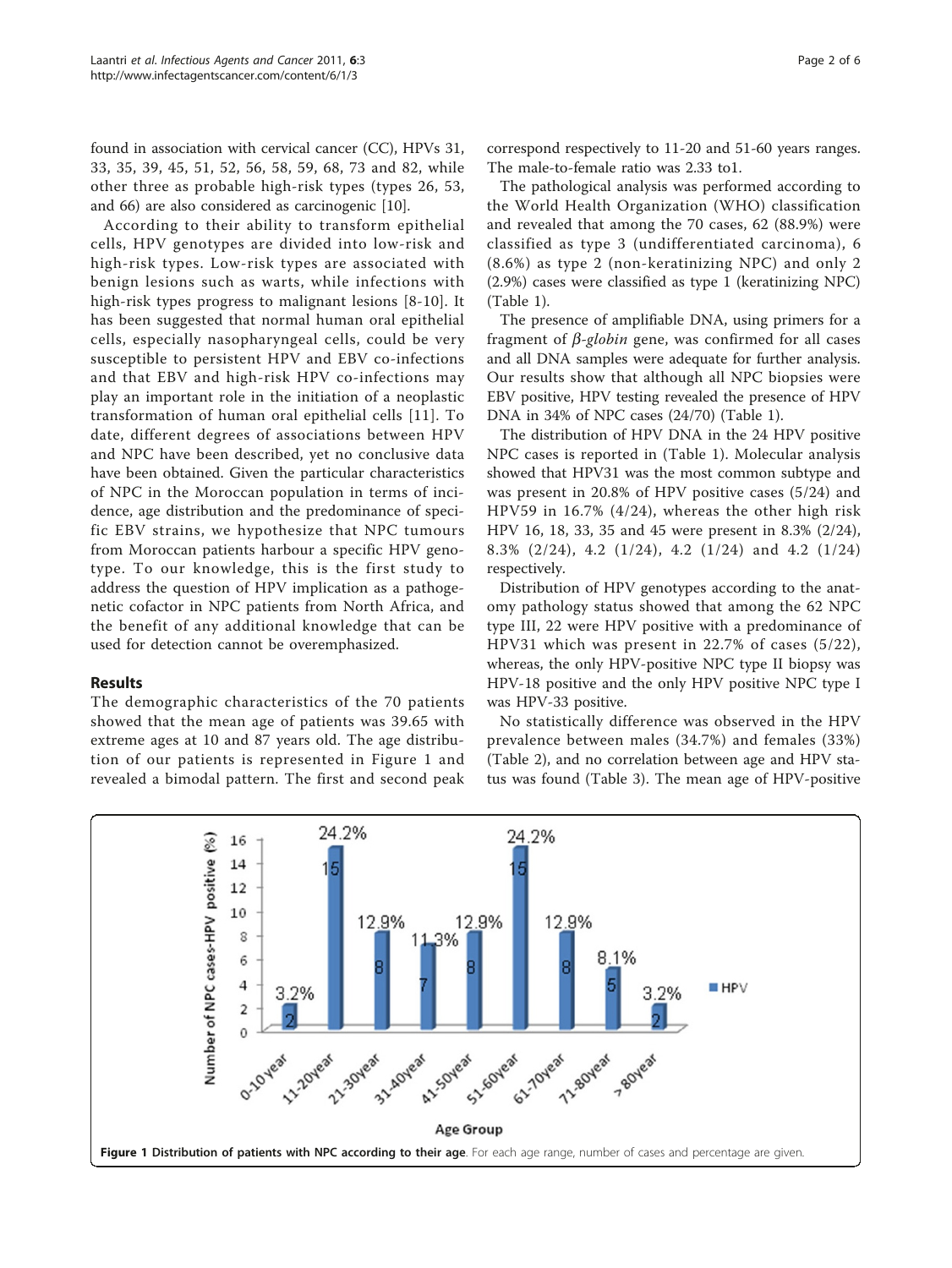| <b>NPC cases</b>         | N  | EBV+     | $HPV+$ | <b>HPV 16</b> | <b>HPV 18</b> | <b>HPV 31</b> | <b>HPV 33</b> | <b>HPV 35</b> | <b>HPV 45</b> | <b>HPV 59</b> | Untyped HPV cases |
|--------------------------|----|----------|--------|---------------|---------------|---------------|---------------|---------------|---------------|---------------|-------------------|
| NPC type I               |    | $2 \t 2$ |        |               |               |               |               |               |               |               |                   |
| NPC type $\parallel$ 6 6 |    |          |        |               |               |               |               |               |               |               |                   |
| NPC type III             | 62 | 62       | $22$   |               |               |               |               |               |               |               |                   |
| Total                    | 70 | 70       | 24     |               |               |               |               |               |               |               |                   |

<span id="page-2-0"></span>Table 1 Distribution of EBV and HPV infection in NPC cases

N: Number of patients.

patients was 37.3, whereas the mean age of HPV-negative cases was 43.0 years ( $P > 0.1$ ).

#### **Discussion**

It is widely accepted that EBV is etiologically associated with NPC; but it is proven that other co-factors might be involved in the carcinogenesis process. HPVs are considered to be one of those factors since they possess the ability to transform epithelial cells and a significant number of NPC biopsies harbour HPV DNA [[12](#page-5-0),[13\]](#page-5-0). We report here that 34% (24/70) from Moroccan NPC biopsies harbour HPVs. These results are in agreement with other studies reporting the same prevalence of HPV DNA in NPC cases. In fact, using the same consensus primers, HPV DNA was detected in 31 of 103 NPC samples (30%) [[8](#page-5-0)]. Moreover, Krishna et al. have shown that HPV DNA was detected in 38.8% of 36 southern Indian NPC cases [\[14](#page-5-0)]. Tung et al. in Eightyeight fresh tissue samples of NPC showed that HPV DNA was detected in 51% of the specimens [[15](#page-5-0)].

Coinfection by HPV and EBV has not been well documented and the significance of the presence of both viruses in nasopharyngeal cells has not been determined. In our study, coinfection with both viruses was observed in 34% of patients. Tung et al. showed that among 88 fresh NPC specimens from Chinese population, coexistence of EBV and HPV DNA was observed in 42% of samples [\[15](#page-5-0)].

Of interest, EBV was detected also in CC specimens from Indonesian patients, and 68% of analysed cases are co-infected with HPV and EBV [\[16](#page-5-0)]. In our study, HPV and EBV co-infection seems to be less frequent in NPC. Theses differences may be due to the population' characteristics and the dissemination power of HPV in the population.

Our results show no correlation between HPV status with either age or gender in NPC patients. These

Table 2 Comparison of HPV positive cases between Male and Female

| <b>Patients</b> | N  | <b>HPV</b> positive | P - value |
|-----------------|----|---------------------|-----------|
| Male            | 49 |                     | 0.869     |
| Female          |    |                     |           |

N: Number of patients.

findings are supported by other studies that reported no significant differences [[17,18\]](#page-5-0). However, Zhang et al. showed that HPV infection either in oral squamous cell carcinoma or normal mucosa was observed with a higher frequency in men (81.3%) compared with that in women (60%) [[19](#page-5-0)]. to evaluate the association between HPV status and, age and/or gender, in NPC cases, a study with a large sampling is needed.

With regard to HPV genotypes, HPV31 was the most frequent genotype in Moroccan NPC patients (20.8%). The same genotype was also frequently found in tonsils and nasopharyngeal cells in western Mexico NPC cases [[20\]](#page-5-0). The second prevalent HPV type detected in our NPC biopsies is HPV59 (16,7%). Of interest, HPV-16 and -18, which are the most virulent genotypes associated with CC in Moroccan woman (35% to 45%) [[21,22\]](#page-5-0), were detected in very few Moroccan NPC cases (8.3%), and similar data were reported in an Iranian study [[23\]](#page-5-0).

Geographic and racial distinctions have been identified between NPC of the Far East versus those diagnosed in Caucasian American patients with regard to the interrelationship of histologic subtype and HPV infection. In fact, HPV are detected more often (50%) in type I NPC from American Caucasian patients than type III [[6\]](#page-5-0). In our study, one of two WHO-I and 22 of 68 WHO-II/III NPCs tumors were HPV positive. The very low number of NPC type-I cases available for comparison, reflecting the rarity of WHO-I tumors in NPC patients from Morocco, did not allow us to evaluate the relationship between HPV and NPC histologic subtype.

Taken together, these data suggest that i) HPV genotypes associated with NPC are different from those consistently found in CC and ii) the HPV genotypes associated with NPC are not geo-specific.

HPV and EBV co-infections have not been well documented and the significance of the presence of

Table 3 Comparison of age between HPV-positive and HPV-negative cases

| <b>HPV</b> infection<br>P - value<br>Mean age<br>N |                    |  |      |  |
|----------------------------------------------------|--------------------|--|------|--|
|                                                    |                    |  |      |  |
| 373<br>)Δ                                          | HPV positive cases |  | 0425 |  |
| HPV negative cases<br>430<br>46                    |                    |  |      |  |

N: Number of patients.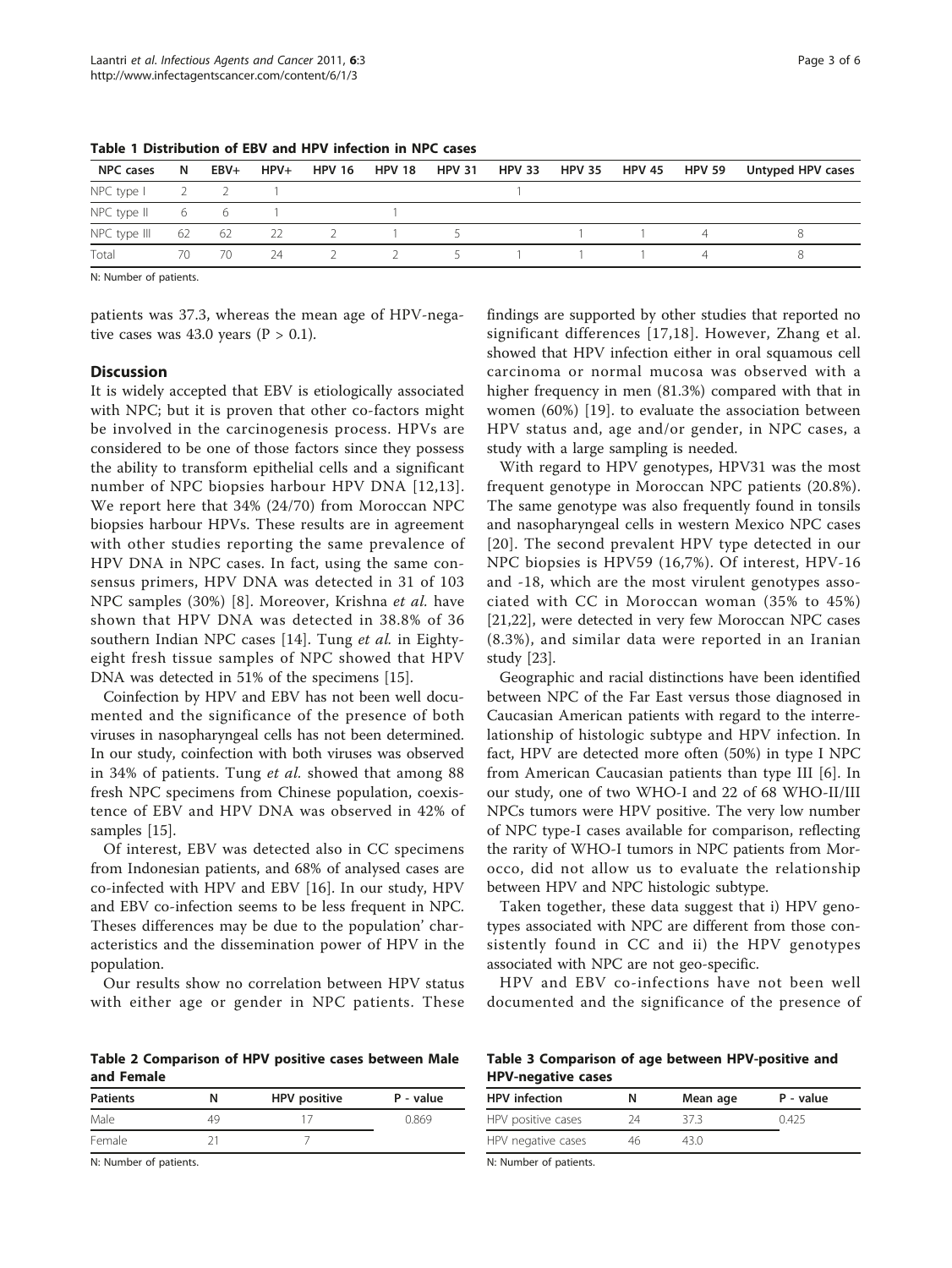both viruses in nasopharyngeal cells has not been determined. It has been shown that ZEBRA, an EBV immediate early protein expressed during lytic replication that activates early EBV genes, binds to p53 [[24](#page-5-0)]. The physical interaction of the ZEBRA and p53 protein prevents p53 from activating p53-responsive promoters [[25](#page-5-0),[26](#page-5-0)]. Similarly, HPV has been found to interact with p53, suggesting that this interaction promotes cell growth and thereby enhance viral replication [[27](#page-5-0)]. Targeting p53 may be a common requirement for the replication of many types of DNA viruses [[16](#page-5-0)]. In addition, B cells transfected with EBV latent membrane protein lost the regulatory effects of the retinoblastoma (RB) protein, and the HPV E7 transcript has been shown to immunoprecipitate the RB protein [[28](#page-5-0)]. Thus, the functional loss of the RB protein might be one event common to both the HPV and EBV carcinogenic pathways. Further investigations to evaluate the expression of viral genes, especially the E6 and E7 oncogenes, are necessary to identify the possible role of HPV infection in NPC development. These investigations could lead to the development of screening programs, new therapeutic approaches and specific methods of prevention, especially in high incidence areas.

On the other hand, further studies to evaluate the impact of EBV and HPV coinfection in cervical and nasopharyngeal carcinogenesis and molecular mechanisms implicated in tumor development are warranted.

## Materials and methods

## Samples

The analyses were performed on biopsies collected from 70 patients with histopathologically confirmed NPC at the Oncology Centre in Casablanca, Morocco, after informed written consent, as approved by the local Ethical Committee. The biopsies were stored at -80°C until used.

## DNA extraction

DNA extraction was performed on frozen biopsy material. The frozen tissues were homogenized and lysed in digestion buffer (50 mM Tris-HCl, pH 8.5; 1 mM EDTA and 0.5% Tween-20) containing 200  $\mu$ g ml<sup>-1</sup> of proteinase K. The samples were digested for 3 h at 55°C. Proteinase K was heat-inactivated at 95°C for 15 min. The samples were spin down and the supernatants were collected and stored at -20°C until used. In order to evaluate the efficiency of DNA extraction, all samples were polymerase chain reaction (PCR)-amplified using PC04 and GH20 primers specific for human  $\beta$ -globin gene (Table [4\)](#page-4-0).

#### PCR-quality control

To avoid contamination leading to false positive results, all PCR-related work was carried out in specialized zones within a PCR laboratory that undergoes UV purification at least once every 24 h. To detect crossover contamination negative controls (PCR reagents containing no DNA) were included in each PCR amplification. All negative controls were negative for  $\beta$ -globin and HPV assay. Positive controls containing the SiHa and Caski cell lines always amplified  $\beta$ -globin and HPV DNA, respectively.

## EBV Testing

Z-Epstein-Barr Virus Replication Activator (ZEBRA) gene was amplified by PCR using ZES (forward) and ZEAS (reverse) primers [[29\]](#page-5-0). Primer sequences are reported in Table [4.](#page-2-0) Briefly, 2 μL of DNA were subjected to PCR in a total volume of 50 μL, which includes 5 μL of Taq DNA polymerase buffer, 50 pM of ZES/ ZEAS primer mix, 0.2 μM of each dNTP (dATP, dCTP, dGTP and dTTP), and 2.5 units of Taq DNA polymerase (Promega Corp., Madison, WI). Samples were denatured at 95°C for 5 min, then cycled 30 times through 1 min denaturation at 95°C, 2 min annealing at 58°C and 2 min extension at 72°C. A final extension of 7 min at 72°C was performed. The final PCR products were analyzed by electrophoresis through a 1% agarose gel stained by ethidium bromide and optically visualized by ultraviolet transillumination.

## HPV testing

DNA samples were amplified by PCR using consensus primers MY09 and MY11 for a 450 bp target sequence in the L1 region that is highly conserved on a broad spectrum of HPV genotypes [[29](#page-5-0)]. Each reaction mixture of 50 μl contained 50 pM of each primer, 0.2 μM of each dNTP (dATP, dCTP, dGTP and dTTP), 0.625 units of Taq DNA polymerase (Amersham Biosciences, Little Chalfont, UK), and 3 μL of DNA in Taq DNA polymerase buffer. The mixture was first denatured at 94°C for 7 min, then cycled 35 times through 30 s denaturation at 94°C, 1 min annealing at 52°C and 1 min 30 s extension at 72°C. A final extension of 7 min at 72°C was performed. Aliquots of 10 μL of the PCR product were analysed by electrophoresis through a 1.2% agarose gel. A representative gel is given in Figure [2](#page-4-0). PCR products were transferred into positively charged nitrocellulose membranes (Hybond N+, Amersham) and fixed at 80°C for 2 h. The membranes were hybridized under stringent conditions using HPV specific biotinylated probes as described previously [\[30](#page-5-0)]. The probes used in this study were MY14, WD74, WD126, MY16, MY115, MY70 and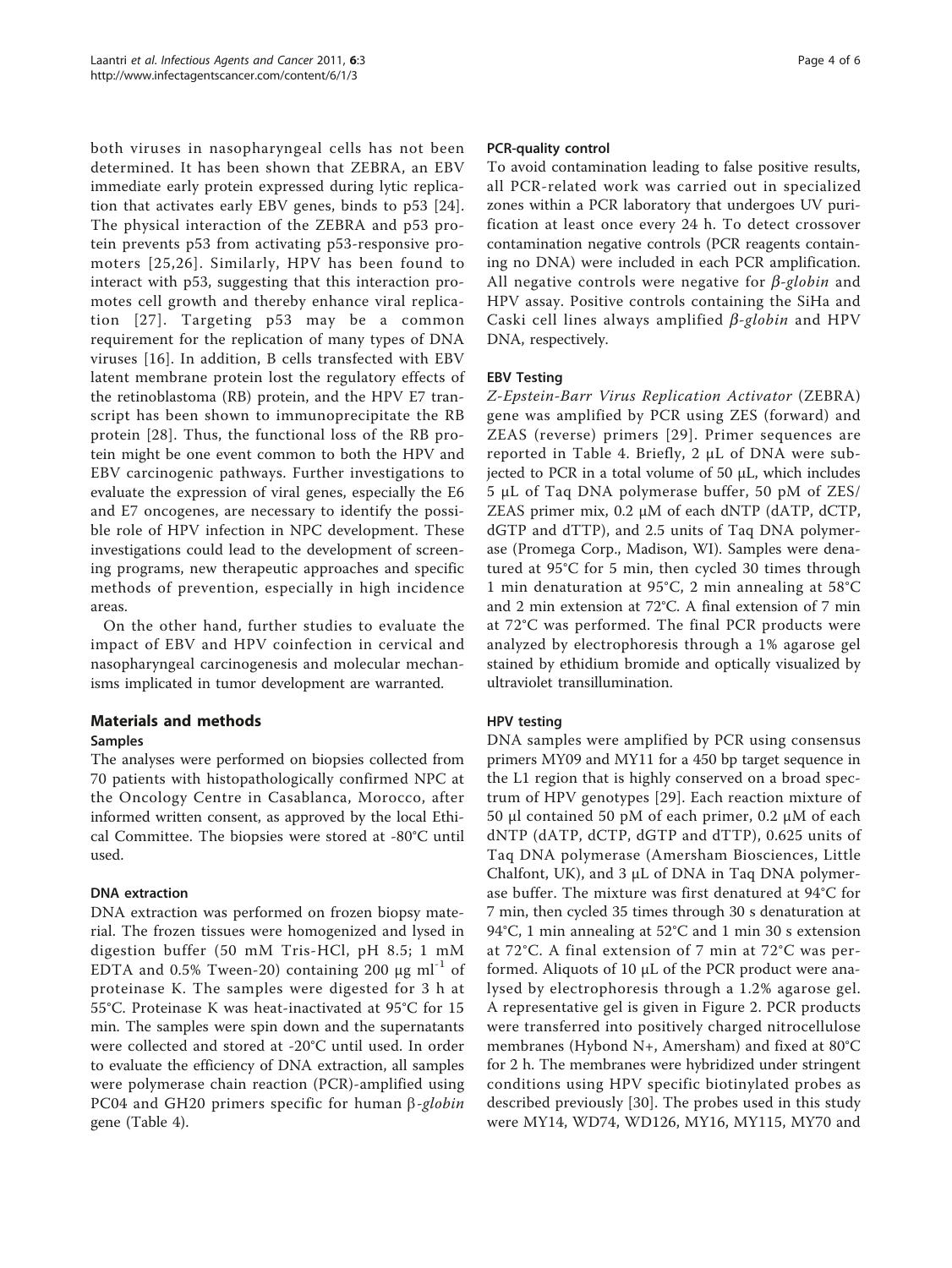<span id="page-4-0"></span>Table 4 Primers and specific probes used for HPV detection and typing

| <b>Primers</b>                            |               |             | Sequence $5' \rightarrow 3'$  |
|-------------------------------------------|---------------|-------------|-------------------------------|
| Primers for $\beta$ -globin amplification |               | PC 04       | CAA CTT CAT CCA CGT TCA CC    |
|                                           |               | $GH$ 20     | GAA GAG CCA AGG ACA GGT AC    |
| BZLF1 Primers for EBV amplification       |               | <b>ZES</b>  | GCC ACC TTT GCT ATC TTT GC    |
|                                           |               | <b>ZEAS</b> | AGG CGT GGT TTC AAT AAC GG    |
| Primers for HPV amplification             |               | MY 09       | CGT CCM ARR GGA WAC TGA TC    |
|                                           |               | MY 11       | GCM CAG GGW CAT AAY AAT GG    |
|                                           | <b>HPV 16</b> | MY14        | CAT ACA CCT CCA GCA CCT AA    |
|                                           | <b>HPV 18</b> | WD74        | GGA TGC TGC ACC GGC TGA       |
|                                           | <b>HPV 31</b> | WD126       | CAA AAG CCC AAG GAA GAT C     |
| Specific probes for HPV typing            | <b>HPV 33</b> | MY16        | CAC ACA AGT AAC TAG TGA CAG   |
|                                           | <b>HPV 35</b> | MY115       | CTG CTG TGT CTT CTA GTG ACA G |
|                                           | <b>HPV 45</b> | MY70        | TAG TGG ACA CTA CCC GCA G     |
|                                           | <b>HPV 59</b> | MY123       | GCC AGT TAA ACA GGA CCC       |



HPV positive NPC specimens; Lanes 1, 4 and 7 correspond to HPV negative NPC specimens; C-: negative control (sterile distilled water); C+: Positive control (HPV 31 DNA isolated from cervical cancer specimen). M: 100 bp ladder molecular weight marker.

Figure 3 Example of hybridization photo illustrating HPV typing. Positive PCR products were hybridized with WD126 probe specific to HPV 31. Lanes 1, 4 and 5 correspond to HPV 31 positive cases, whereas the others (2, 3, 6 and 7) correspond to HPV 31 negative cases. C+: Positive control (HPV 31 DNA isolated from cervical cancer specimen), C-: negative control (sterile distilled water).

MY123 specific for HPV-16, 18, 31, 33, 35, 45 and 59 respectively (Table 4) [[31](#page-5-0)]. Membranes were then washed under normal and stringent conditions. Specific hybrids were detected using a biotin luminescence detection kit (Biolabs, England) and the membranes were exposed for 30 min to X-ray film (Hyperfilm ECL, Amersham). An illustrative photo is given in Figure 3.

## Statistical analysis

The results were analyzed statistically by the chi2 test. The level of significance was set at 95% ( $\alpha$  = 0.05) for all tests.

#### List of abbreviations

NPC: Nasopharyngeal carcinoma; EBV: Epstein-Barr virus; HPV: Human papillomavirus; CC: Cervical cancer; ZEBRA: Z-Epstein-Barr Virus Replication Activator; WHO: World Health Organization.

#### Acknowledgements

We thank the medical staff at the Oncology center IBN Rochd, for their invaluable assistance in recruiting patients for the collection of specimens.

#### Author details

<sup>1</sup> Laboratory of Oncovirology, Institut Pasteur du Maroc, 1 Place Louis Pasteur 20 360 Casablanca, Morocco. <sup>2</sup>Laboratory of Anthropogenetics and Physiopathology of Chouaîb Doukkali University, 299 Eljadida 24 000, Morocco. <sup>3</sup>Biology and Medical Research Unit, Centre National de l'Energie des Sciences et Techniques Nucléaires (CNESTEN), 10001 Rabat, Morocco. <sup>4</sup>Faculty of Science Ain Chock Casablanca, Morocco. <sup>5</sup>Service de Radiothérapie, Centre d'Oncologie IBN Rochd, Casablanca, Morocco.

#### Authors' contributions

NL: designed experiments, contributed and analyzed data, Carried out the molecular studies and drafted the manuscript. MA: designed the primers, the approach to validation, including the selection of appropriate materials and revised the manuscript. MK: participated in study design and performed the statistical analysis. FN: participated in PCR protocol design and performed the typing test. TM: participated in PCR protocol design and performed the typing test. RD: participated in PCR protocol design and performed the typing test. KB: Participated in the conception of the study and in its